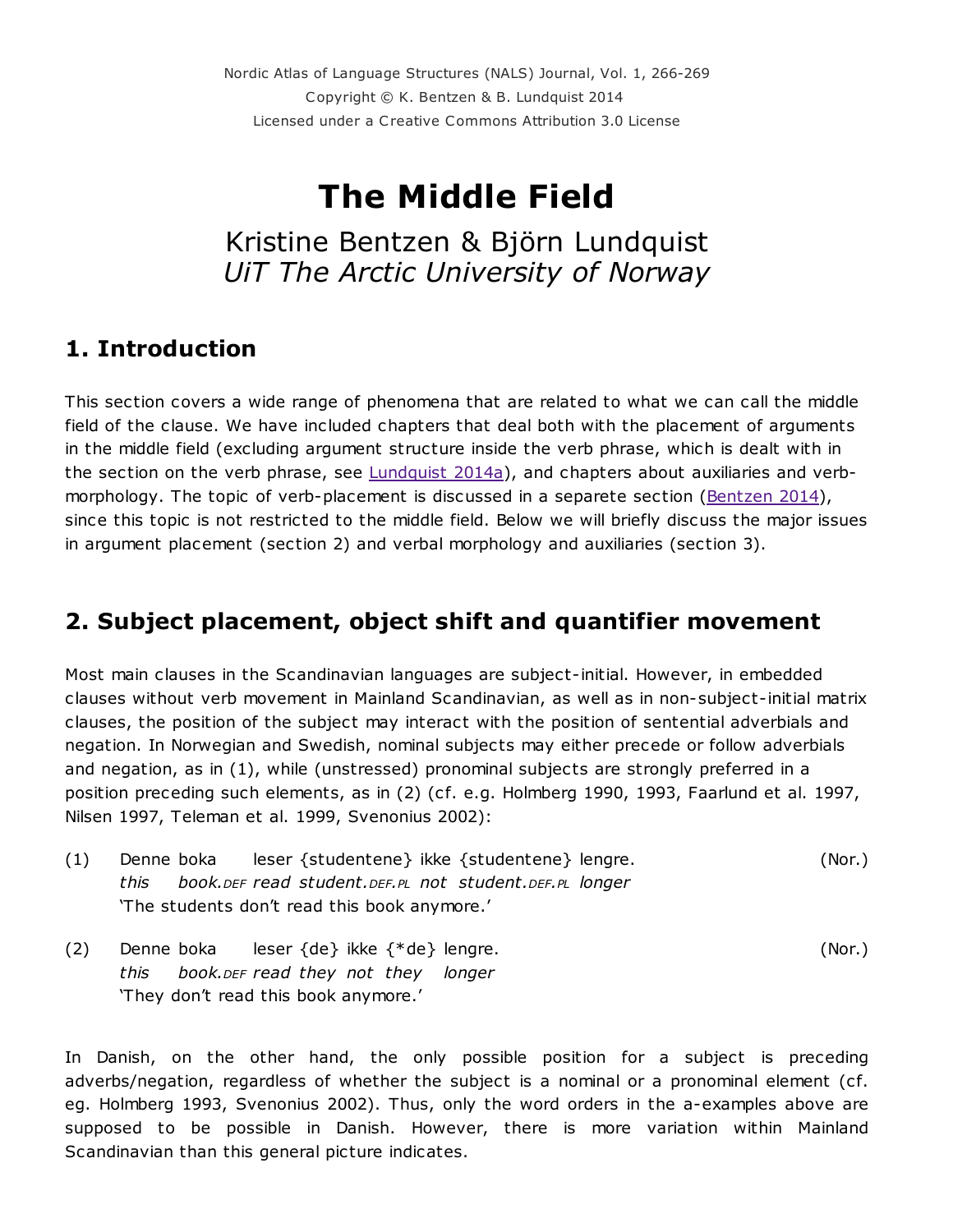The middle field NALS Journal NALS Journal

Object Shift is another widely debated phenomenon in Scandinavian syntax (see e.g. Holmberg 1986, 1999, Holmberg & Platzack 1995, Thráinsson 2001, Vikner 2006). The traditional view concerning Object Shift in Mainland Scandinavian is that weak pronominal objects obligatorily shift across negation, as in (3), while nominal objects remain in situ, as in (4). 267

- (3) Jeg så {den} ikke {\*den}. (Nor.) *I see.PAST it not it* 'I didn't see it.'
- (4) Jeg så {\*boka} ikke {boka}. (Nor.) *I see.PAST book.DEF not book.DEF* 'I didn't see it.'

In contrast, in Icelandic, nominal objects may also occur in a shifted position, and such object shift often has an interpretational effect:

(5) Jón las {bókina} aldrei {bókina}. (Ice.) *Jón read.PAST book.DEF.ACC never book.DEF.ACC* 'John never read the book.'

Also with respect to Object Shift, several people have recently argued that there is much more variation both within and across the Scandinavian languages (see e.g. Josefsson 2003, 2010, Andréasson 2008, 2009, 2010, Anderssen & Bentzen 2012).

Three chapters in this section address the placement of subjects and objects with respect to negation and sentence adverbials based on the material from the Scandinavian dialect syntax investigations:

- 1. Subject placement with respect to negation in main clauses: [Bentzen \(2014b\)](http://www.tekstlab.uio.no/nals#/chapter/54)
- 2. Subject placement with respect to negation in embedded clauses: [Garbacz \(2014a\)](http://www.tekstlab.uio.no/nals#/chapter/39)
- 3. Object shift: [Bentzen \(2014c\)](http://www.tekstlab.uio.no/nals#/chapter/53)

In addition, one chapter discusses the placement of negated or quantified objects. As is discussed in the seciton about the verb phrase, the Nordic languages in general have strict VOorder (i.e., the object follows the verb). However, in certain dialects, it is marginally possible to place a negated or quantified direct object in the middle field, to the left of a non-finite verb:

(6) Han har inga pengar fått. (Swe.) *He have.PRES no money got.PART* 'I didn't get any money/he has not got any money.'

This word order pattern is discussed in [Garbacz \(2014b\).](http://www.tekstlab.uio.no/nals#/chapter/40)

### 3. Auxiliaries, serial verbs and verbal inflection

When it comes to the morphological marking of verbs, there is a big split between the mainland Nordic languages and the insular Nordic languages. Finite verbs in Icelandic and Faroese agree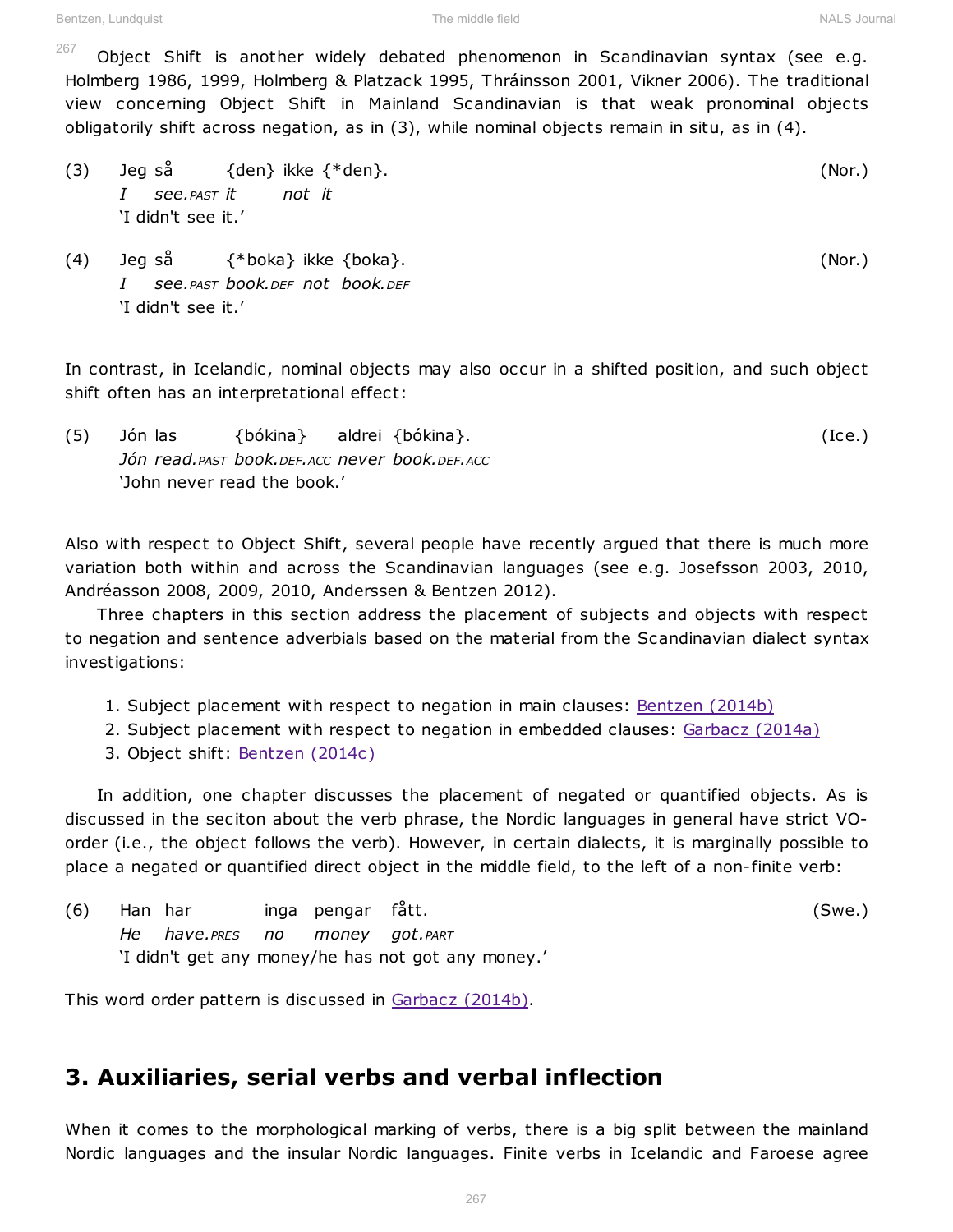$^{268}_{\text{W}}$ ith the subject in person and number, while finite verbs in Swedish, Norwegian and Danish rarely show any overt agreement. At earlier stages, person and number agreement on verbs was found all over mainland Scandinavia, but today, agreement is found only in some small dialectal areas, most prominently in Älvdalen and surrounding areas (both person and number agrement), but also in Northern Sweden (mainly Västerbotten and Norrbotten, only number agreement).The following two examples show the number agreement for the verb komma 'come' in the in the dialect spoken around Skellefteå ("skelleftemål" or "skelleftebondska") in Västerbotten (example from two older informants obtained during field work):

- (6) N´Gösta kom hem imorgon. (Swe.) *ART.MASC.Gösta come.PRES.SG home tomorrow* 'Gösta comes home tomorrow/Gösta will come home tomorrow.' (Skelleftemål)
- (7) N´Gösta a a'Mai komma hem imorgon (Swe.) *ART.MASC,Gösta and ART.FEM.Mai come.PRES.PL. home tomorrow.* 'Gösta and Mai come home tomorrow/Gösta and Mai will come home tomorrow.' (Skelleftemål)

Verbal agreement was not explicitly investigated in the ScanDiaSyn-project, since the isoglosses for verb-agreement are fairly well known. Further, plenty has been written about the correlation between rich verbal agreement and certain syntactic properties, like verb-placement and transitive explitive constructions, see e.g. Holmberg & Platzack (1995) and Thráinsson & Bobaljik 1998. Some of these issues are also touched upon in the section on verb placement (Bentzen  $2014$ ). In this section however, the agreement pattern of participles in expletive constructions is discussed, with a focus on both the form of the expletive, and the syntactic position of the agreement-triggering associate (see [Larsson 2014a\)](http://www.tekstlab.uio.no/nals#/chapter/58).

The remainder of the chapters discuss different aspects of the auxiliary system, and expressions for tense, mood, modality and aspect:

- 1. *Bliva* and *varda* as passive auxiliaries and copulas: [Lundquist \(2014b\)](http://www.tekstlab.uio.no/nals#/chapter/15)
- 2. Choice of future auxiliary: **[Lundquist \(2014c\)](http://www.tekstlab.uio.no/nals#/chapter/21)**
- 3. Conditional clauses and the shape of *have*: [Larsson \(2014b\)](http://www.tekstlab.uio.no/nals#/chapter/30)
- 4. Double supine: [Larsson \(2014c\)](http://www.tekstlab.uio.no/nals#/chapter/21)
- 5. Tensed modal forms in non finite contexts: [Larsson \(2014d\)](http://www.tekstlab.uio.no/nals#/chapter/63)
- 6. Serial verbs construction: [Larsson \(2014e\)](http://www.tekstlab.uio.no/nals#/chapter/65)
- 7. *Have* and *be* followed by participle of unac cusative verb: [Larsson \(2014f\)](http://www.tekstlab.uio.no/nals#/chapter/64)
- 8. Omission of the auxiliary *have*: [Garbacz and Larsson \(2014\)](http://www.tekstlab.uio.no/nals#/chapter/59)

### References

- Anderssen, Merete and Kristine Bentzen. 2012. 'Scandinavian object shift as IP-internal topicalization,' *Nordlyd*, 39:1-23, available at http://septentrio.uit.no/index.php/nordlyd/issue/view/205.
- Andréasson, Maia. 2008. 'Not all objects are born alike  $-$  accessibility as a key to pronominal object shift in Swedish and Danish,' in Miriam Butt and Tracy Halloway King (eds), *Proceedings of the LFG08 Conference, CSLI Publications, Stanford, 26-45.*
- Andréasson, Maia. 2009. 'Pronominal object shift not just a matter of shifting or not,' Working